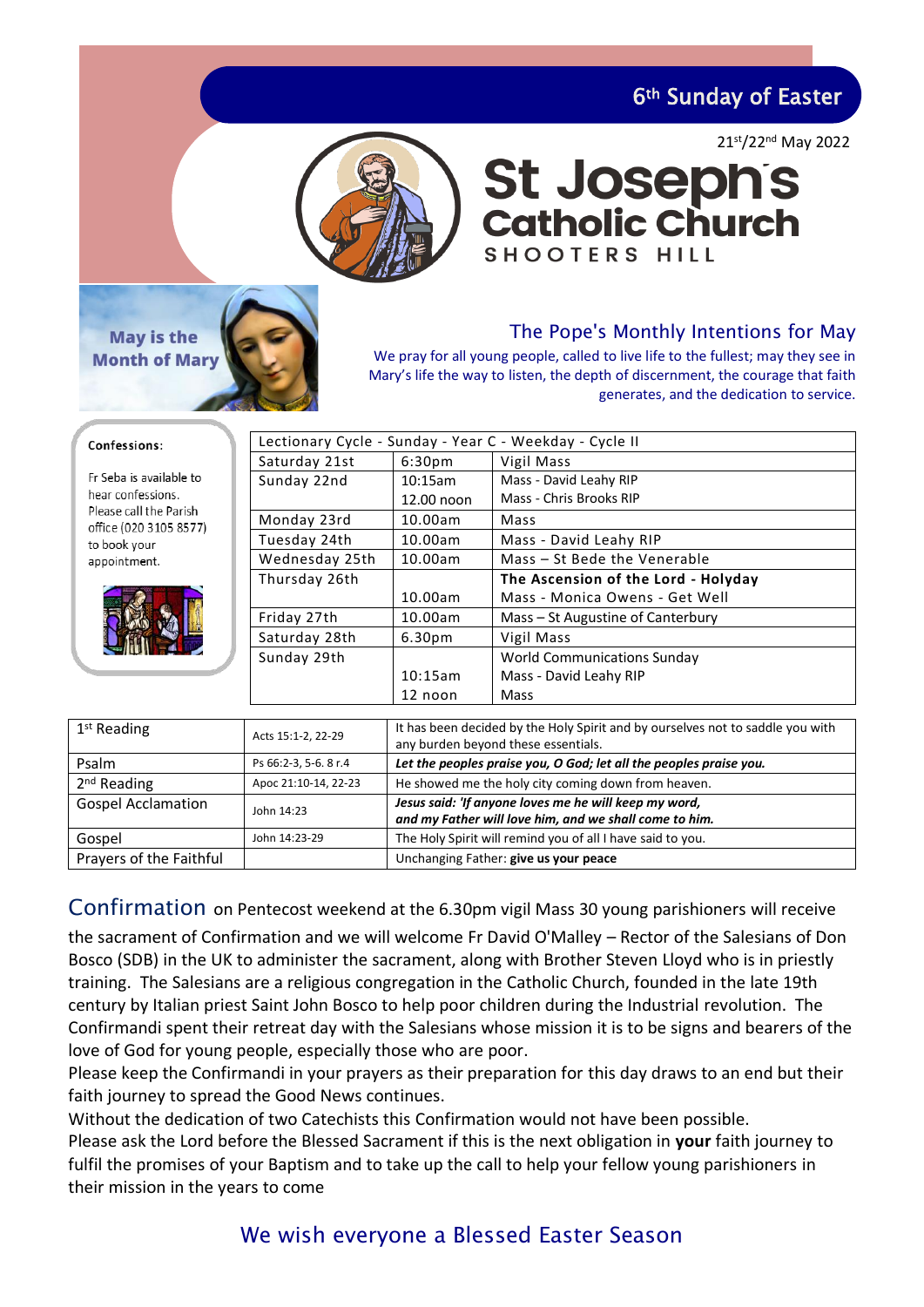ī

# Returning to Mass at Pentecost

An invitation from the Bishops of England and Wales

*This is the bread come down from heaven (John 6:58)*

A beautiful hallmark of the Catholic faith is the profound desire to participate in the Holy Mass and share in the Eucharist. We do so with deep gratitude and joy. The Eucharist gives the Church her identity – "The Eucharist makes the Church, and the Church makes the Eucharist." It enables us to worship Almighty God, to support each other on our journey of faith, and to be a visible sign of faith in the world. This hallmark is supported and strengthened by the precept that our fundamental Christian duty is to worship God by

participating in the celebration of Mass. Attending Mass on Sundays and Holy Days is the greatest of all privileges, sometimes referred to as "the Sunday Obligation. "Since the beginning of the Covid pandemic, until the present time, we have shared with you our judgment that the situation of the last two years has meant that the Sunday Obligation has been impeded and has needed to be fulfilled in other ways. We thank God that this situation has now changed. The pressing challenges of the pandemic have lessened significantly. Most people have resumed the wide range of normal activities, no longer restricted by the previous Covid measures. We therefore believe that the reasons which have prevented Catholics from attending Mass on Sundays and Holy Days of Obligation no longer apply. We understand there will still be some members of our congregations who, for reasons of health, do not feel safe enough to return to Mass. It has always been the understanding of the Church that when the freedom of any Catholic to attend Mass in person is impeded for a serious reason, because of situations such as ill health, care for the sick or legitimate fear, this is not a breach of the Sunday Obligation.

Mass in Celebration of the Sacrament of Marriage July 9th at St George's Cathedral



If you are celebrating your 1st/10th/25th/40th/50th/60th + wedding anniversary this year, please apply as soon as possible, and no later than May 31. Get in touch with us at [mflse@rcaos.org.uk](mailto:mflse@rcaos.org.uk) so you can receive an invitation from the Archbishop. Spaces are limited. As the title of your email, please write your parish location e.g. Shooters Hill and give us the following details: your names in the format John and Mary Smith, your home address, the anniversary you are celebrating. We look forward to seeing you in July - **Marriage and Family Life South East**

## World Meeting of Families **The tenth World Meeting of Families** (WMoF)

celebrating family life will take place between June 22-26. Held every three years in a different city across the world each time, the WMoF was originally launched in 1994 by Pope St John Paul II. That year was declared 'International Year of the Family' by the United Nations.



Although centred on Rome, the main focus of WMoF 2022 will be on dioceses around the world, each with their own programme of local events taking place in churches across the globe.

Here in the Archdiocese of Southwark, individual deaneries and parishes will be organising their own family-orientated events and celebrations to mark WMoF 2022 – [https://www.rcsouthwark.co.uk/mission/marriage-and-family-life/the](https://www.rcsouthwark.co.uk/mission/marriage-and-family-life/the-marriage-and-family-life-team)[marriage-and-family-life-team](https://www.rcsouthwark.co.uk/mission/marriage-and-family-life/the-marriage-and-family-life-team)



All Nations Catholic Charismatic Group – Pentecost Celebration At St Andrew's RC Church, 45 Brook Road, Thornton Heath, CR7 7RD on 5<sup>th</sup> June from 1.00pm to 7.00pm – Contact 07947 493683

Principal celebrant – His Grace, Archbishop Emeritus, Most Reverend Kevin Mcdonald Please see poster at the porch for further details

# Our Lady of Lugansk pray for all in Ukraine

Loving God, We pray for the people of Ukraine, for all those who are suffering or afraid, that you will be close to them and protect them.

We pray for world leaders, for compassion, strength and wisdom to guide their choices. We pray for the world that in this moment of crisis, we may reach out in solidarity to our brothers and sisters in need.

May we walk in your ways so that peace and justice become a reality for the people of Ukraine and for all the world. Amen.

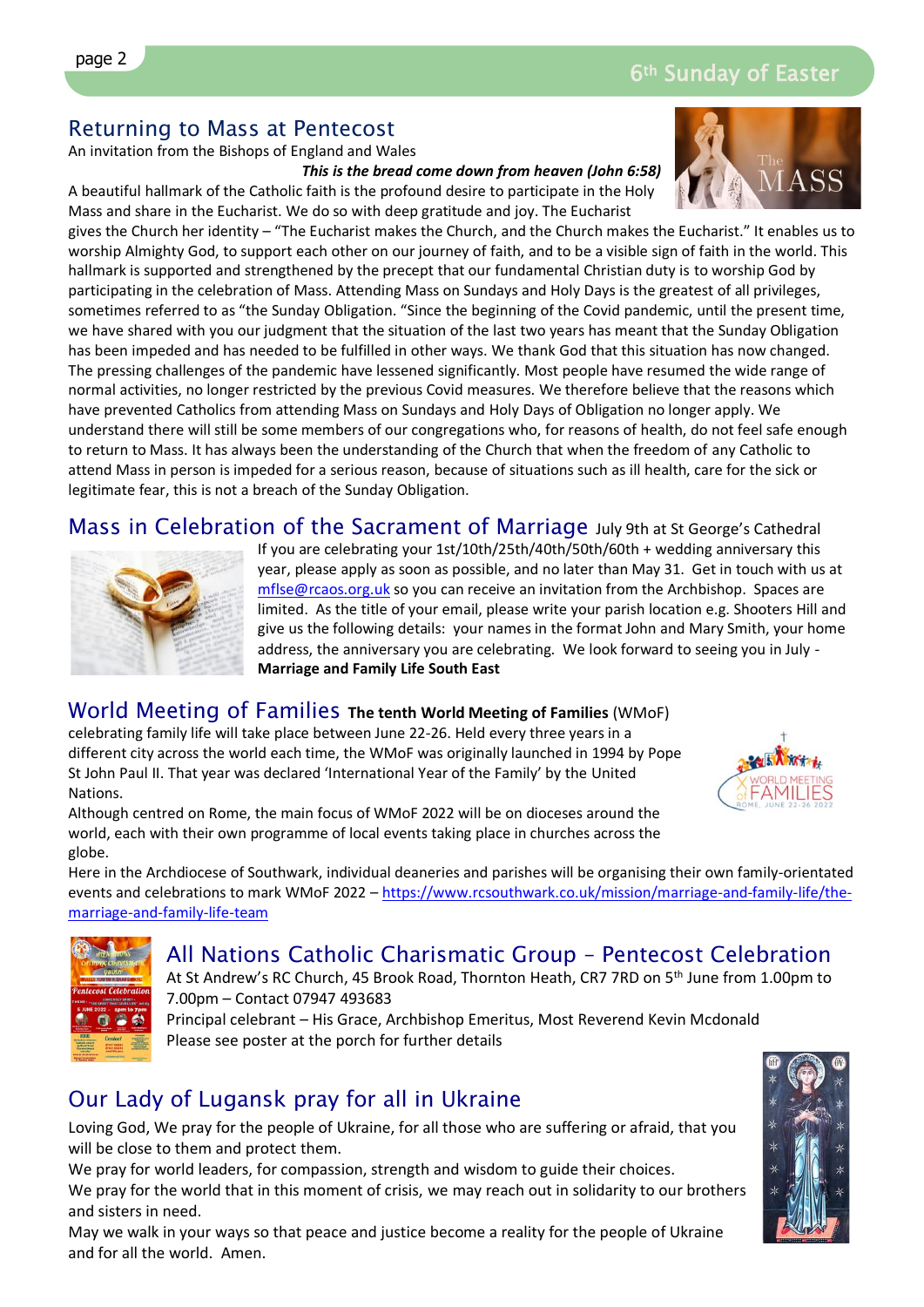## Our Repository

Could anyone please help to run our Repository? Again if a few people volunteer, and create a team, it makes life easier and does not rest with one person. Times could be negotiated but it would be ideal to have the Repository opened before and after each Sunday Mass. This would also include stock taking and ordering. PLEASE give your name to Fr Seba

**Many thanks to Ann and Justine Zuhlke for all their hard work for many years running the Repository**

# Job Vacancies

**Secretary to Episcopal Vicar for South East London and Commissions for Racial Equality and Education** This is initially a 12 month contract for 3 days per week, based in Blackheath to support the newly created Episcopal Vicar function. This is a senior secretarial position which requires someone with considerable previous secretarial experience and excellent organisational skills. Must be very self-motivated.

## **Diocesan Central Services Administrator**

Based in Bowen House, SE1 this is a full time administrative position which will provide support for a variety of functions as well as covering reception duties. Must have previous admin/secretarial experience and be very adaptable to changing priorities.

Full details of both jobs are available on the Diocesan website: [Vacancies: Archdiocese of Southwark](https://www.rcsouthwark.co.uk/get-involved/vacancies/)  [\(rcsouthwark.co.uk\)](https://www.rcsouthwark.co.uk/get-involved/vacancies/)

Councillor Ivis Williams who represents Shooters Hill Ward will be holding her surgeries in our parish hall on the 3rd Saturday of the month between 10-11am starting Saturday 21<sup>st</sup> May

## Parish Sacramental Programmes

**CONFIRMATION 2022**

**Wednesday 25th May – Session 9 – 7.00pm Hall** 

**Please keep our Confirmandi, their parents, family and their catechists in your prayers during their preparation and beyond**

**The Sacramental groups will not be able to continue next year if people do not come forward NOW and walk alongside the Catechists to learn. There will not be enough Catechists to facilitate. Please pray this does not happen and for the continued vibrancy of your parish** 

#### **Prayer to St Joseph**

Hail, Guardian of the Redeemer, Spouse of the Blessed Virgin Mary. To you God entrusted his only Son; In you Mary placed her trust; with you that y placed her trust,<br>with you Christ became man. Blessed Joseph, to us too, show yourself a father and guide us in the path of life. galue as in the path of life.<br>Obtain for us grace, mercy and courage, and defend us from every evil. Amen



#### **Synod Prayer**

We stand before You, Holy Spirit, as we gather together in Your name

With You alone to guide us, make Yourself at home in our hearts; teach us the way we must go and how we are to pursue it.

We are weak and sinful; do not let us promote disorder. Do not let ignorance lead us down the wrong path not partiality influence our actions.

Let us find in You our unity so that we may journey together to eternal life and not stray from the way of truth and what is right

All this we ask of you, who are at work in every place and time, in the communion of the Father and the Son forever and ever, Amen



## **Prayer to Saint Michael the Archangel**



St Michael the Archangel. Defend us in the day of our battle. Be our safeguard against the wickedness and snares of the devil. May God rebuke him, we humbly pray, and do thou, O Prince of Heavenly Hosts, by the power of God, cast into hell satan, and all the evil spirits who wander around the world seeking the ruins of souls.